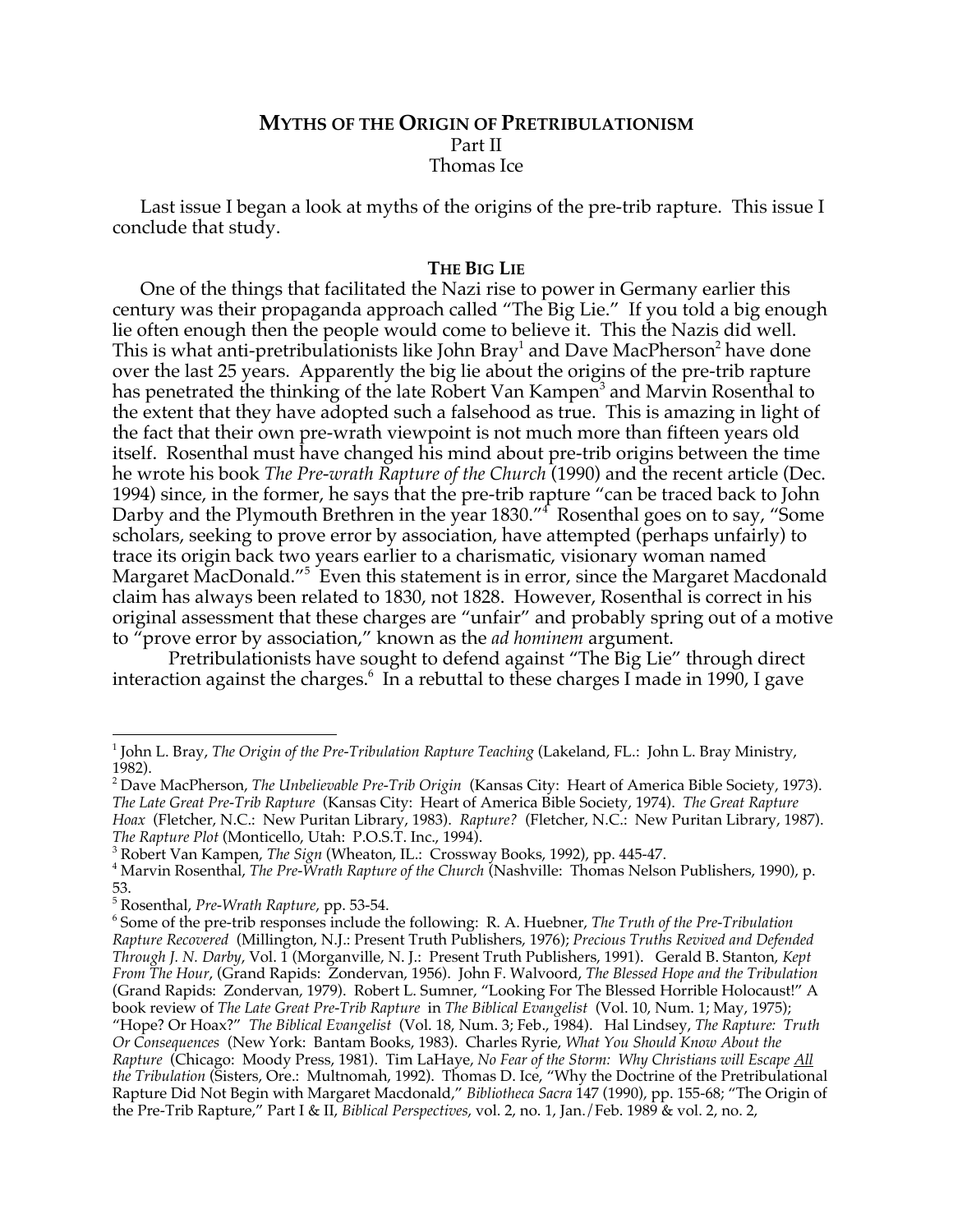two major reasons why "The Big Lie" is not true. First, it is doubtful that Margaret Macdonald's "prophecy" contains any elements related to the pre-trib rapture.<sup>7</sup> Second, no one has ever demonstrated *from actual facts of history* that Darby was influenced by Macdonald's "prophecy" even if it had (which it did not) contained pre-trib elements.<sup>8</sup> John Walvoord has said,

The whole controversy as aroused by Dave MacPherson's claims has so little supporting evidence, despite his careful research, that one wonders how he can write his book with a straight face. Pretribulationalists should be indebted to Dave MacPherson for exposing the facts, namely, that there is no proof that MacDonald or Irving originated the pretribulation rapture teaching.<sup>9</sup>

There is a third reason why MacPherson's theory is wrong, Darby clearly held to an early form of the pre-trib rapture by January 1827. This is a full three years before MacPherson's claim of 1830.

#### **DARBY AND THE PRE-TRIB RAPTURE**

Brethren writer, Roy A. Huebner claims and *documents* his belief that J.N. Darby first began to believe in the pre-trib rapture and develop his dispensational thinking while convalescing from a riding accident during December 1826 and January 1827.<sup>10</sup> If this is true, then all of the origin-of-the-rapture-conspiracy-theories fall to the ground in a heap of speculative rubble. Darby would have at least a three-year jump on any who would have supposedly influenced his thought, making it impossible for all the "influence" theories to have any credibility.

Huebner provides clarification and evidence that Darby was not influenced by a fifteen-yea-old girl (Margaret Macdonald), Lacunza, Edward Irving, or the Irvingites. These are all said by the detractors of Darby and the pre-trib rapture to be bridges which led to Darby's thought. Instead, he demonstrates that Darby's understanding of the pre-trib rapture was the product of the development of his personal interactive thought with the text of Scripture as he, his friends, and dispensationalists have long contended.

Darby's pre-trib and dispensational thoughts, says Huebner, were developed from the following factors: **1)** "he saw from Isaiah 32 that there was a different dispensation coming . . . that *Israel and the Church were distinct*."<sup>11</sup> **2)** "During his convalescence JND learned that **he ought daily to expect his Lord's return**."<sup>12</sup> **3)** "In 1827 JND understood

Mar./Apr. 1989; "Did J. N. Darby Believe in the Pretrib Rapture by 1827?" Dispensational Distinctives, vol. I, no. 6, Nov./Dec. 1991.

 $^7$  The following books are some of those which have the full text of Macdonald's utterance: MacPherson's *Cover-Up*, and *Hoax*. R. A. Huebner, *The Truth of the Pre-Tribulation Rapture Recovered* (Millington, N.J.: Present Truth Publishers, 1976), pp. 67-69. Hal Lindsey, *The Rapture: Truth Or Consequences* (New York: Bantam Books, 1983), pp. 169-172. William R. Kimball, *The Rapture: A Question of Timing* (Grand Rapids: Baker Book House, 1985), pp. 44-47.

 $^8$  Ice, "Why the Doctrine of the Pretribulational Rapture Did Not Begin with Margaret Macdonald," pp. 158, 161.

<sup>&</sup>lt;sup>9</sup> Walvoord, *The Blessed Hope and the Tribulation*, p. 47.<br><sup>10</sup> R A Hugbpor, *Precious Truths Revived and Defended* 

<sup>&</sup>lt;sup>10</sup> R. A. Huebner, *Precious Truths Revived and Defended Through J. N. Darby*, Vol. 1 (Morganville, N. J.: Present Truth Publishers, 1991).

<sup>&</sup>lt;sup>11</sup> Huebner, *Precious Truths*, p. 17.<br><sup>12</sup> Huebner, *Precious Truths*, p. 19.

Huebner, *Precious Truths*, p. 19.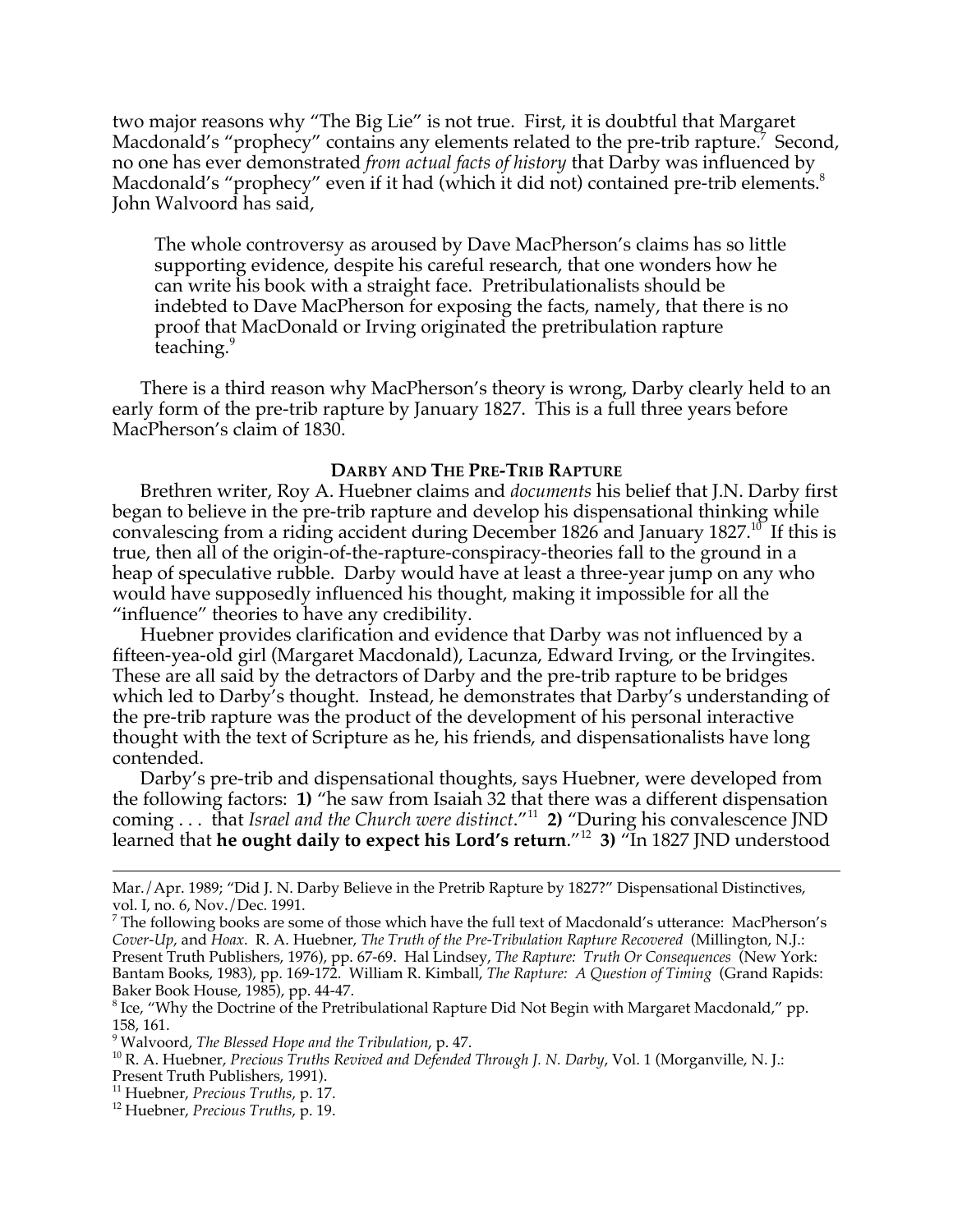the fall of the church. . . 'the ruin of the Church.'"13 **4)** Darby also was beginning to see a gap of time between the rapture and the second coming by 1827.<sup>14</sup> **5)** Darby, himself, said in 1857 that he first started understanding things relating to the pre-trib Rapture "thirty years ago." "With that fixed point of reference, Jan.  $3\overline{1}$ , 1827," declares Huebner, we can see that Darby "had already understood those truths upon which the pretribulation rapture hinges."15

German author Max S. Weremchuk has produced a major new biography on Darby entitled *John Nelson Darby: A Biography*.<sup>16</sup> He agrees with Huebner's conclusions concerning the matter. "Having read MacPherson's book . . ." says Weremchuk, "I find it impossible to make a just comparison between what Miss MacDonald 'prophesied' and what Darby taught. It appears that the wish was the father of the idea."<sup>I</sup>

When reading Darby's earliest published essay on biblical prophecy (1829), it is clear that while it still has elements of historicism, it also reflects the fact that for Darby, the rapture was to be the church's focus and hope. $^{18}$  Even in this earliest of essays, Darby expounds upon the rapture as the church's hope.<sup>19</sup>

#### **SCHOLARS REJECT THE BIG LIE**

The various "rapture origin" theories espoused by opponents of pre-tribulationism are not accepted as historically valid by scholars who have examined the evidence. The only ones who appear to have accepted these theories are those who already are opposed to the pre-trib rapture. A look at various scholars and historians reveals that they think, in varying degrees, that *MacPherson has not proven his point.* Most, if not all who are quoted below do not hold to the pre-trib rapture teaching. Ernest R. Sandeen declares,

This seems to be a groundless and pernicious charge. Neither Irving nor any member of the Albury group advocated any doctrine resembling the secret rapture. . . . Since the clear intention of this charge is to discredit the doctrine by attributing its origin to fanaticism rather than Scripture, there seems little ground for giving it any credence.<sup>20</sup>

Historian Timothy P. Weber's evaluation is a follows:

The pretribulation rapture was a neat solution to a thorny problem and historians are still trying to determine how or where Darby got it....

A newer though still not totally convincing view contends that the doctrine initially appeared in a prophetic vision of Margaret Macdonald, . . .

Possibly, we may have to settle for Darby's own explanation. He claimed that the doctrine virtually jumped out of the pages of Scripture once he

 $\frac{1}{13}$ <sup>13</sup> Huebner*, Precious Truths,* p. 18.<br><sup>14</sup> Huebpor, *Precious Truths*, p. 23.

<sup>&</sup>lt;sup>14</sup> Huebner, *Precious Truths*, p. 23.

<sup>&</sup>lt;sup>15</sup> Huebner, *Precious Truths*, p. 24.

<sup>&</sup>lt;sup>16</sup> Max S. Weremchuk, *John Nelson Darby: A Biography* (Neptune, N. J.: Loizeaux Brothers, 1992).

<sup>&</sup>lt;sup>17</sup> Weremchuk, *Darby: A Biography*, p. 242.

<sup>&</sup>lt;sup>18</sup> J. N. Darby, "Reflections upon the Prophetic Inquiry and the Views Advanced in it" *The Collected* Writings of J. N. Darby, vol. 2 (Winschoten, Netherlands: H. L. Heijkoop, reprint 1971), pp. 1-31.<br><sup>19</sup> Darby, "Reflections," pp. 16-18, 25, 30.

<sup>20</sup> Ernest R. Sandeen, *The Roots of Fundamentalism: British and American Millenarianism 1800-1930* (Grand Rapids: Baker Book House, 1970), p. 64.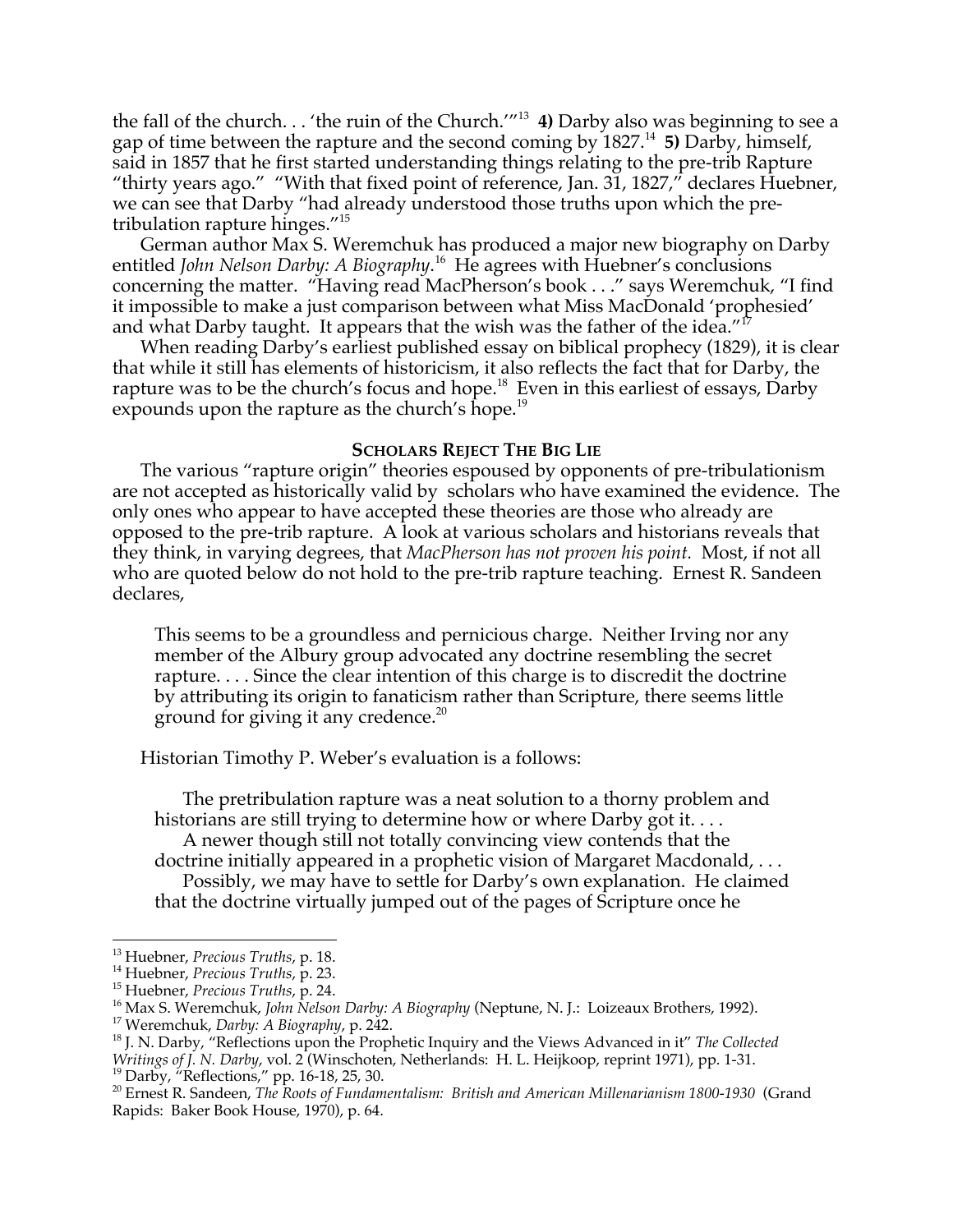accepted and consistently maintained the distinction between Israel and the  $church.<sup>21</sup>$ 

American historian Richard R. Reiter informs us that,

[Robert] Cameron probably traced this important but apparently erroneous view back to S. P. Tregelles, . . . Recently more detailed study on this view as the origin of pretribulationism appeared in works by Dave McPherson, . . . historian Ian S. Rennie . . . regarded McPherson's case as interesting but not conclusive. $22$ 

Posttribulationist William E. Bell asserts that,

It seems only fair, however, in the absence of eyewitnesses to settle the argument conclusively, that the benefit of the doubt should be given to Darby, and that the charge made by Tregelles be regarded as a possibility but with insufficient support to merit its acceptance. . . . On the whole, however, it seems that Darby is perhaps the most likely choice—with help from Tweedy. This conclusion is greatly strengthened by Darby's own claim to have arrived at the doctrine through his study of II Thessalonians  $2:1-2.^{23}$ 

Pre-trib rapture opponent John Bray does not accept the MacPherson thesis either.

He [Darby] rejected those practices, and he already had his new view of the Lord coming FOR THE SAINTS (as contrasted to the later coming to the earth) which he had believed since 1827, . . . It was the coupling of this "70th week of Daniel" prophecy and its futuristic interpretation, with the teaching of the "secret rapture," that gave to us the completed "Pre-tribulation Secret Rapture" teaching as it has now been taught for many years. . . . makes it impossible for me to believe that Darby got his Pre-Tribulation Rapture teaching from Margaret MacDonald's vision in 1830. He was already a believer in it since 1827, as he plainly said.<sup>24</sup>

Huebner considers MacPherson's charges as "using slander that J. N. Darby took the (truth of the) pretribulation rapture from those very opposing, demon-inspired utterances."25 He goes on to conclude that MacPherson

did not profit by reading the utterances allegedly by Miss M. M. Instead of apprehending the plain import of her statements, as given by R. Norton, which has some affinity to the post-tribulation scheme and no real

 <sup>21</sup> Timothy P. Weber, *Living In The Shadow Of The Second Coming: American Premillennialism 1875-1982* (Grand Rapids: Zondervan Publishing House, 1983), pp. 21-22.

<sup>22</sup> Richard R. Reiter, *The Rapture: Pre-, Mid-, or Post-Tribulational?* (Grand Rapids: Zondervan Publication, 1984), p. 236.

<sup>23</sup> William E. Bell, *A Critical Evaluation of the Pretribulation Rapture Doctrine in Christian Eschatology* (Ph.D.

diss., New York University, 1967), pp. 60-61, 64-65.<br><sup>24</sup> Bray, *The Origin of the Pre-Tribulation Rapture Teaching,* pp. 24-25, 28.<br><sup>25</sup> Huobpor, *Precious Truths*, p. 13.

Huebner, *Precious Truths*, p. 13.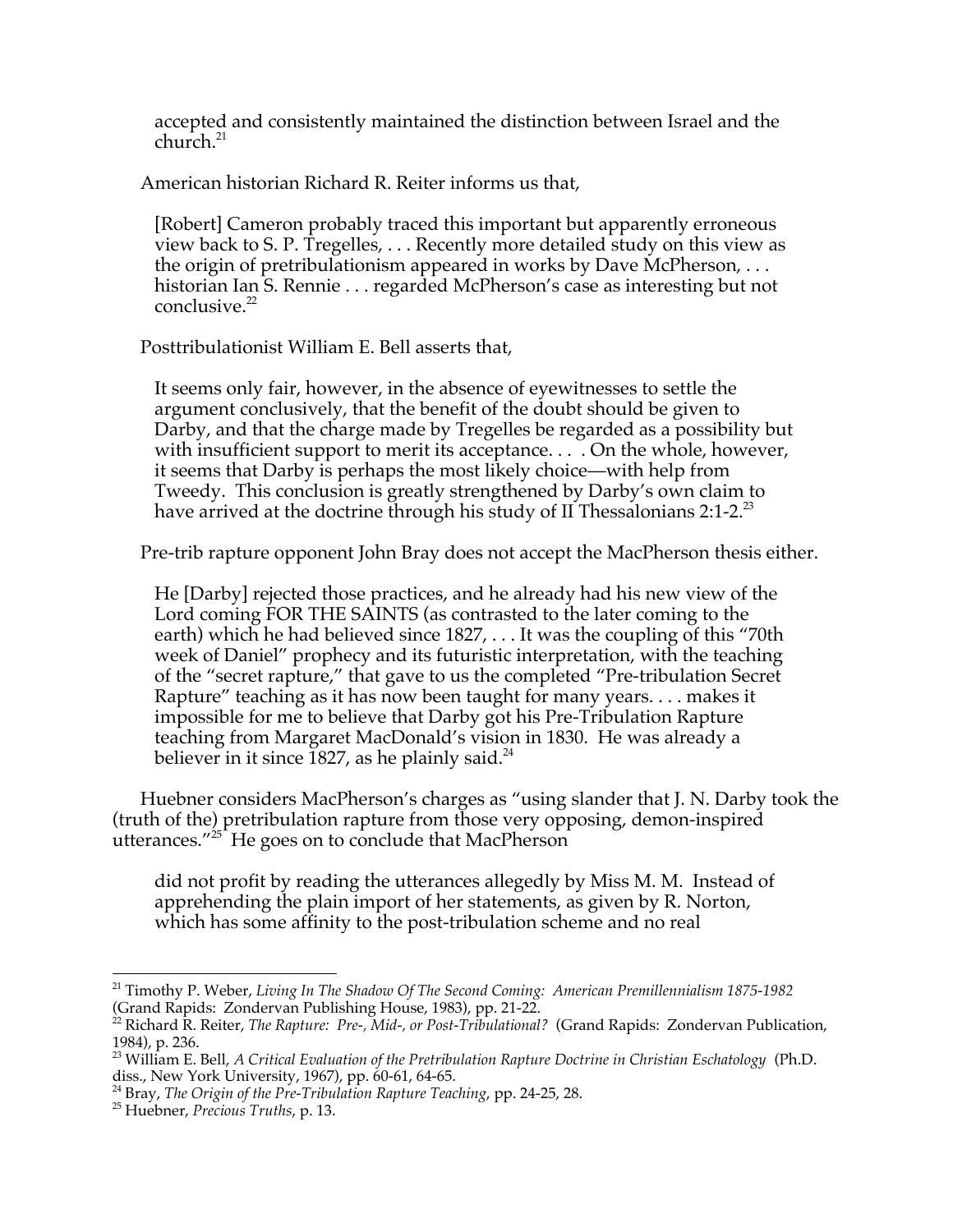resemblance to the pretribulation rapture and dispensational truth, he has read into it what he appears so anxious to find.<sup>26</sup>

### **IRVINGITES AND THE RAPTURE**

One of Dave McPherson's strangest claims is that Edward Irving and the Irvingites taught a pre-trib rapture. The Irvingites, are said by McPherson to be the source from which Darby clandestinely stole the doctrine and then claimed it as his own discovery.<sup>27</sup> More recently, two British theologians have also cited Irving as the real source of dispensationalism and pretribulationism. "Clearly, then, it is incontrovertible that Irving held to a pretribulation doctrine in a form that is developed and remarkably similar to contemporary dispensational views," say Paterson and Walker.<sup>28</sup> Such remarks and conclusions make me wonder if these writers have read very deeply in either Edward Irving or the Irvingite view of eschatology.

A few years ago, an extensive critical analysis of Irvingite doctrine declared that they were still overwhelmingly historicist, while Darby and the Brethren had become futurist. Further, Columba G. Flegg notes that the Brethren teaching on the rapture and the present invisible and spiritual nature of the church,

The later Powerscourt Conferences were dominated by the new sect. The Brethren took a futurist view of the Apocalypse, attacking particularly the interpretation of prophetic 'days' as 'years', so important for all historicists, including the Catholic Apostolics. . . . Darby introduced the concept of a *secret* rapture to take place 'at any moment', a belief which subsequently became one of the chief hallmarks of Brethren eschatology. He also taught that the 'true' Church was invisible and spiritual. Both these ideas were in sharp contrast to Catholic Apostolic teaching, . . . There were thus very significant differences between the two eschatologies, and attempts to see any direct influence of one upon the other seem unlikely to succeed—they had a number of common *roots*, but are much more notable for their points of disagreement. Several writers [referring specifically to MacPherson] have attempted to trace Darby's secret rapture theory to a prophetic statement associated with Irving, but their arguments do not stand up to serious criticism.<sup>29</sup>

When reading the full message of Irvingite eschatology it is clear that they were still very much locked into the historicist system which views the entire church age as the tribulation. After all, the major point in Irving's eschatology was that Babylon (false Christianity) was about to be destroyed and then the second coming would occur. Classic historicism! He also taught that the second coming was synonymous with the rapture. $^{30}$  Irving believed that raptured saints would stay in heaven until the earth was renovated by fire and then return to the earth. This is hardly pretrib since Irving

 $\frac{1}{26}$ <sup>26</sup> Huebner*, Precious Truths,* p. 67.<br><sup>27</sup> Soo Davo MacPhorson, *The Ra*n

<sup>&</sup>lt;sup>27</sup> See Dave MacPherson, *The Rapture Plot* (Simpsonville, SC: Millennium III Publishers, 1995).

<sup>&</sup>lt;sup>28</sup> Mark Patterson & Andrew Walker, "'Our Unspeakable Comfort' Irving, Albury, and the Origins of the

Pretribulation Rapture*," Fides et Historia,* Vol. XXXI, No. 1 (Winter/Spring 1999), p. 77.<br><sup>29</sup> Columba Graham Flegg, *'Gathered Under Apostles' A Study of the Catholic Apostolic Church* (Oxford: Clarendon Press, 1992), p. 436.

<sup>30</sup> Edward Irving, "Signs of the Times in the Church," *The Morning Watch*, Vol. 2 (1830), p. 156.